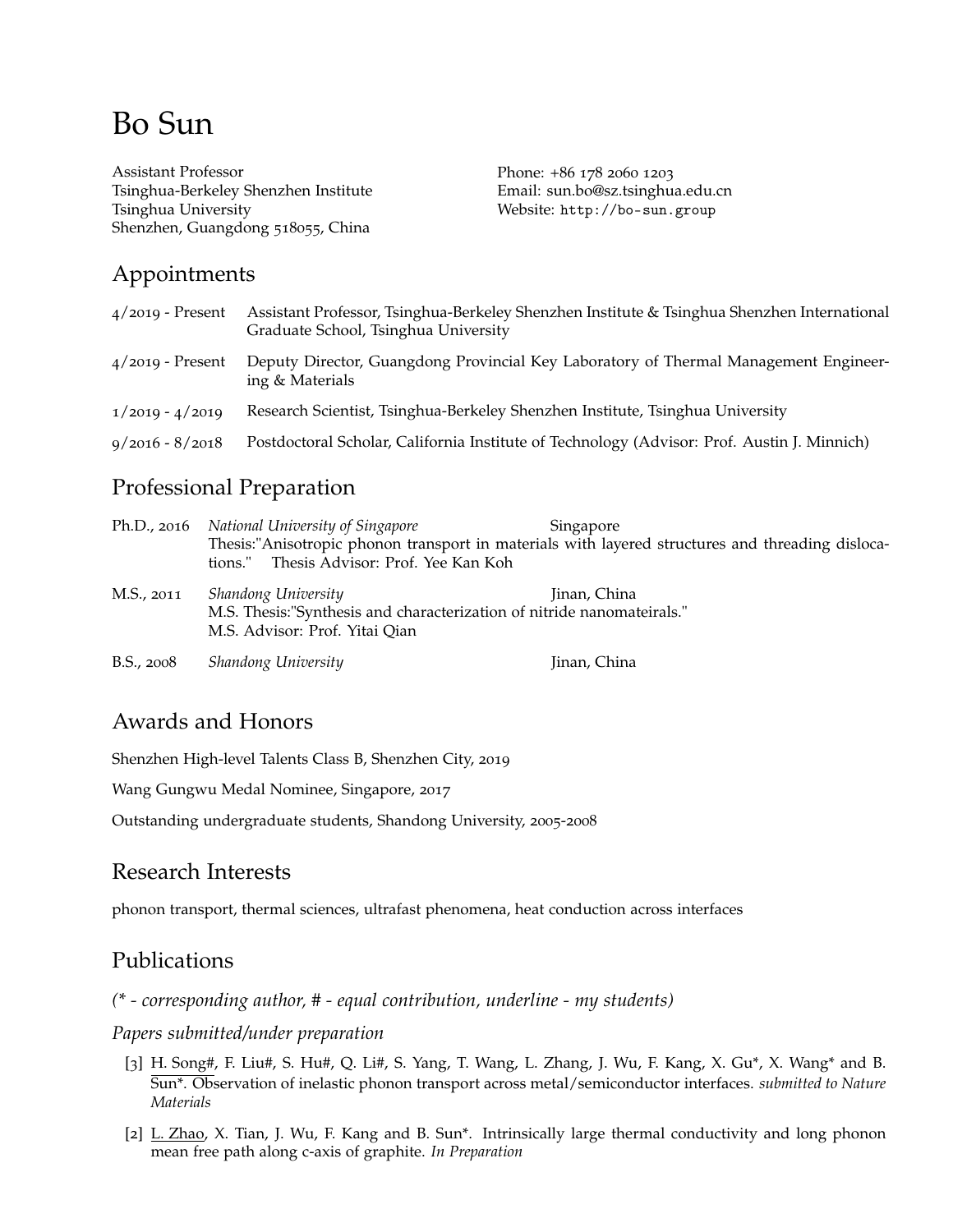[1] L. Zhang#, L. Zhao#, H. Song, J. Wu, F. Kang and B. Sun\*. Incoherent phonon transport dominates heat conduction in van der Waals superlattices. *submitted to Advanced Materials*

#### *Refereed Journal Publications*

- [16] S. Yang#, H. Song#, Y. Peng, L. Zhao, Y. Tong, F. Kang, M. Xu\*, **B. Sun\***, and X. Wang\*. Reduced thermal boundary conductance in GaN-based electronic devices introduced by metal bonding layer. *Nano Research*, **https://doi.org/10.1007/s12274-021-3658-7**, (2021)
- [15] **B. Sun#**, S. Niu#, R. P. Hermann#, N. Shulumba, J. Moon, K. L. Page, B. Zhao, K. Mahalingam, J. Milam-Guerrero, R. Haiges, M. Mecklenburg, B. C. Melot, Y.-D. Jho, B. M. Howe, A. Atlas, B. Winn, M. E. Manley\*, J. Ravichandran\* and A. J. Minnich\*. High-frequency atomic tunneling yields ultralow and glass-like thermal conductivity in chalcogenide single crystals. *Nature Communications*,**11**, (2020), 6039.
- [14] K. Tang, X. Wang, K. Dong, Y. Li, J. Li, **B. Sun**, X. Zhang, C. Dames, C. Qiu, J. Yao and J. Wu\*. A thermal radiation modulation platform by emissivity engineering with graded metal-insulator transition. *Advanced Materials*, **32**, (2020), 1907071.
- [13] **B. Sun**, G. Haunschild, C. Polanco, J. Ju, L. Lindsay, G. Koblmüller and Y. K. Koh\*. Dislocation-induced thermal transport anisotropy in single-crystal group-III nitride films. *Nature Materials*, **18**, (2019), 136.
- [12] Q. Zeng#, **B. Sun#**, K. Du, W. Zhao, P. Yu, C. Zhu, J. Xia, Y. Chen, X. Cao, Q. Yan, Z. Shen, T. Yu, Y. Long, Y. K. Koh\* and Z. Liu\*. Highly-anisotropic thermoelectric properties of black phosphorus crystals. *2D Materials*, **6**, (2019), 045009.
- [11] S. Kerdsongpanya#, O. Hellman#, **B. Sun**, Y. K. Koh, J. Lu, N. V. Nong, S. I. Simak, B. Alling, P. Eklund\*. Phonon thermal conductivity of scandium nitride for thermoelectrics from first-principles calculations and thin-film growth. *Physical Review B*, **96**, (2017), 195417.
- [10] **B. Sun**, X. Gu, Q. Zeng, X. Huang, Y. Yan, Z. Liu, R. Yang and Y. K. Koh\*. Temperature dependence of anisotropic thermal conductivity tensor of bulk black phosphorus. *Advanced Materials*, **29**, (2017), 1603297.
- [9] **B. Sun** and Y. K. Koh\*. Understanding and eliminating artifact signals from diffusely scattered pump beam in measurements of rough samples by time-domain thermoreflectance (TDTR). *Review of Scientific Instruments*, **87**, (2016), 064901.
- [8] S. Kerdsongpanya, **B. Sun**, F. Eriksson, J. Jensen, J. Lu, Y. K. Koh, N. V. Nong, B. Balke, B. Alling, P. Eklund\*. Experimental and theoretical investigation of Cr1-xScxN solid solutions for thermoelectrics. *Journal of Applied Physics*, **120**, (2016), 215103.
- [7] J. Ju, **B. Sun**, G. Haunschild, B. Loitsch, B. Stoib, M. S. Brandt, M. Stutzmann, Y. K. Koh and G. Koblmüller\*. Thermoelectric properties of In-rich InGaN and InN/InGaN superlattices. *AIP Advances*, **6**, 045216 (2016).
- [6] O. Cometto, **B. Sun**, S. H. Tsang, X. Huang, Y. K. Koh and E. H. T. Teo\*. Vertically self-ordered orientation of nanocrystalline hexagonal boron nitride thin films for enhanced thermal characteristics. *Nanoscale*, **7**, 18984 (2015).
- [5] Y. K. Koh\*, D. G. Cahill and **B. Sun**. Nonlocal Theory for Heat Transport at High Frequencies. *Physcial Review B*, **90**, 205412 (2014).
- [4] T. Li, C. Guo\*, **B. Sun**, T. Li, Y. Li, L. Hou and Y. Wei. Well-shaped Mn3O4 tetragonal bipyramids with good performance for lithium ion batteries. *Journal of Materials Chemistry A*, **3**, 7248 (2015).
- [3] Z. Bai, **B. Sun**, N. Fan, Z. Ju, M. Li, L. Xu\*, Y. Qian\*. Branched mesoporous Mn3O4 nanorods: facile synthesis and catalysis in the degradation of methylene blue. *Chemistry A European Jounal*, **18**, 5319 (2012).
- [2] **B. Sun**, L. Xu\*, K. Tang, L. Wang, Z. Ju, Y. Qian\*. Synthesis of superconducting sphere like Mo2C nanoparticles in an autoclave. *Crystal Research and Technology*, **47**, 467 (2012).
- [1] Z. Bai, Z. Ju, L. Wang, **B. Sun**, C. Sun, L. Xu\*, Y. Qian\*. Fe3BO5@carbon core shell urchin like structures prepared via a one-step co-pyrolysis method. *Materials Letters*, **65**, 2479 (2011).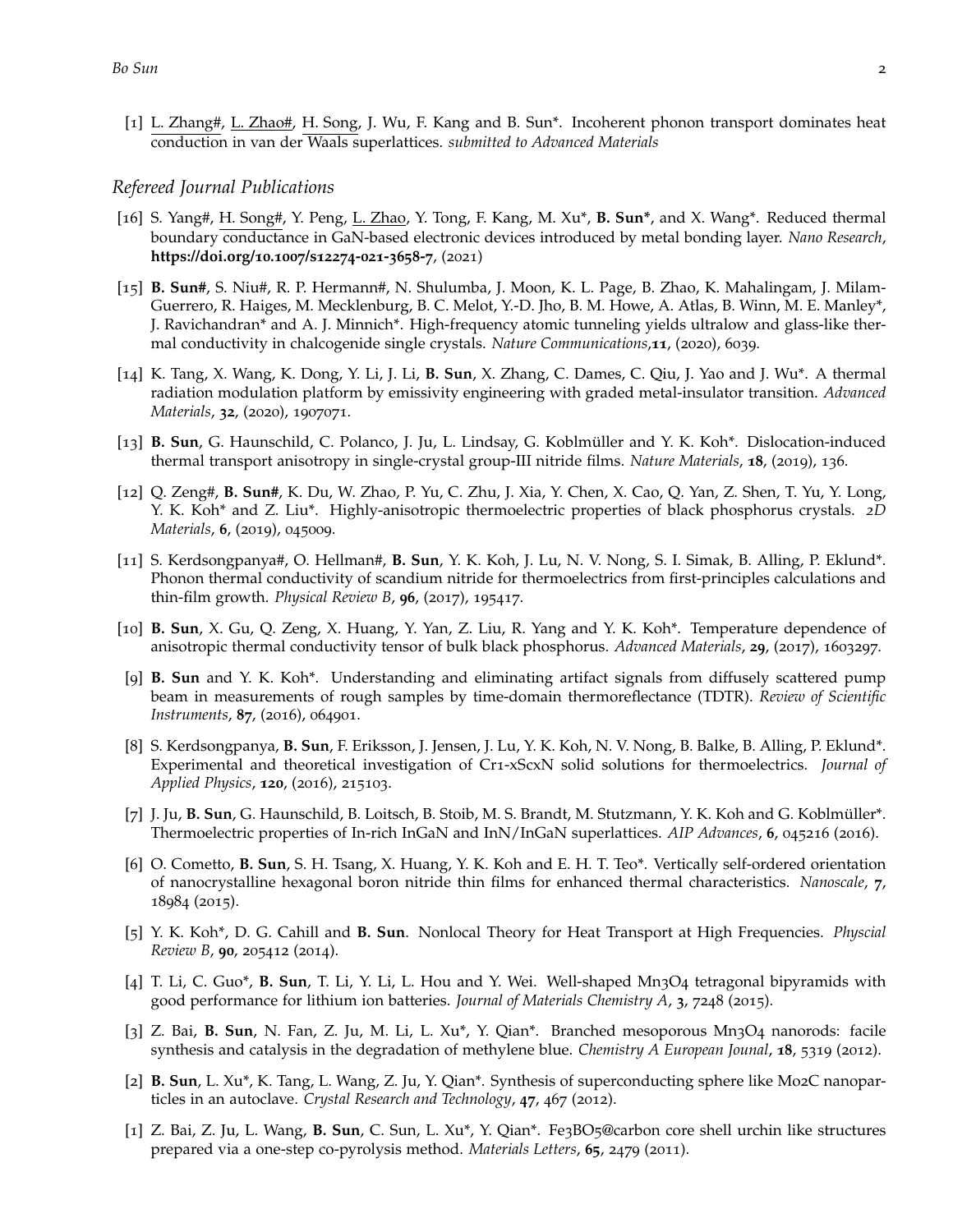### Conference Presentations

- [13] Lu Zhao and Bo Sun. *Intrinsically high cross-Plane thermal conductivity of HOPG*. Twenty-First Symposium on Thermophysical Properties. Boulder, CO, USA, June 20-25, 2021
- [12] Houfu Song and Bo Sun. *Toward intrinsic thermal conductance of epitaxial Al/Si interfaces*. Twenty-First Symposium on Thermophysical Properties. Boulder, CO, USA, June 20-25, 2021
- [11] **Invited** Bo Sun. *Observation of atomic tunneling and its effect on thermal transport*. Workshop on Thermal Transport 2020. Qingdao, China, November 13-16, 2020.
- [10] **Invited** Bo Sun. *Atomic tunneling induced ultralow and glass-like thermal conductivity*. 2nd International Symposium on Measurement Technology in Thermal Science and Engineering. Dalian, China, November 16-18, 2019.
- [9] **Invited** Bo Sun. *Dislocation incuded thermal transport anisotropy in group III nitrdes*. Workshop on Thermal Transport 2019. Wuhan, China, September 22-25, 2019.
- [8] **Session chair** Bo Sun. *Thermal transport in crystalline materials*. 1st International Conference on Energy and Environment. Nanjing, China, September 19-21, 2019.
- [7] Bo Sun, Nina Shulumba, Shanyuan Niu, Jayakanth Ravichandran and Austin Minnich. *Ultralow thermal conductivity of single crystalline BaTiS3.* APS March meeting, Los Angeles, March 5-9, 2018.
- [6] Bo Sun, James (Zi-Jian) Ju, Georg Haunschild, Carlos Polanco, Gregor Koblmüller, Lucas Lindsay and Yee Kan Koh. *Anisotropic phonon scattering by threading dislocations*. ASME International Mechanical Engineering Congress & Exposition, Tampa, November 3-9, 2017.
- [5] Taeyong Kim, Bo Sun and Austin Minnich. *Probing in-plane phonon mean free paths of few-layer MoS2 using transit grating technique*. MRS Spring Meeting & Exhibits, Phoenix, April 17-21, 2017.
- [4] Bo Sun and Yee Kan Koh. *Anisotropic thermal conductivity of black phosphorus*. ASME Summer Heat Transfer Conference, Washington DC, July 10-14, 2016.
- [3] Bo Sun and Yee Kan Koh. *Measurements of the thermal conductivity of rough samples using time-domain thermoreflectance (TDTR)*. ASME International Mechanical Engineering Congress & Exposition, Houston, Nov 13-19, 2015.
- [2] Sit Kerdsongpanya, Olle Hellman, Bo Sun, Yee Kan Koh, Ngo van Nong, Jun Lu, Sergei I. Simak, Bjorn Alling, and Per Eklund. *The effect of microstructure on lattice thermal conductivity of ScN thin films*. 34th Annual International Conference on Thermoelectrics, Dresden, Germany, June 28-July 2, 2015.
- [1] James (Zi-Jian) Ju, Bernhard Loitsch, Bo Sun, Thomas Stettner, Fabian Schuster, Martin Stutzmann, Yee Kan Koh and Gregor Koblmüller. *Growth and thermoelectric properties of InN/InGaN heterostructures*. 42nd International Symposium on Compound Semiconductors, University of California Santa Barbara, CA, USA, June 28-July 2, 2015.

### Invited Seminars and Presentations

- [2] Beijing Institute of Technology, "Thermal transport anisotropy by intrisic and extrinsic scattering mechanisms," Beijing, March 21, 2019
- [1] Shenzhen Institutes of Advanced Technology, Chinese Academy of Sciences, "Thermal transport in lowdimensional materials," Shenzhen, November 1, 2018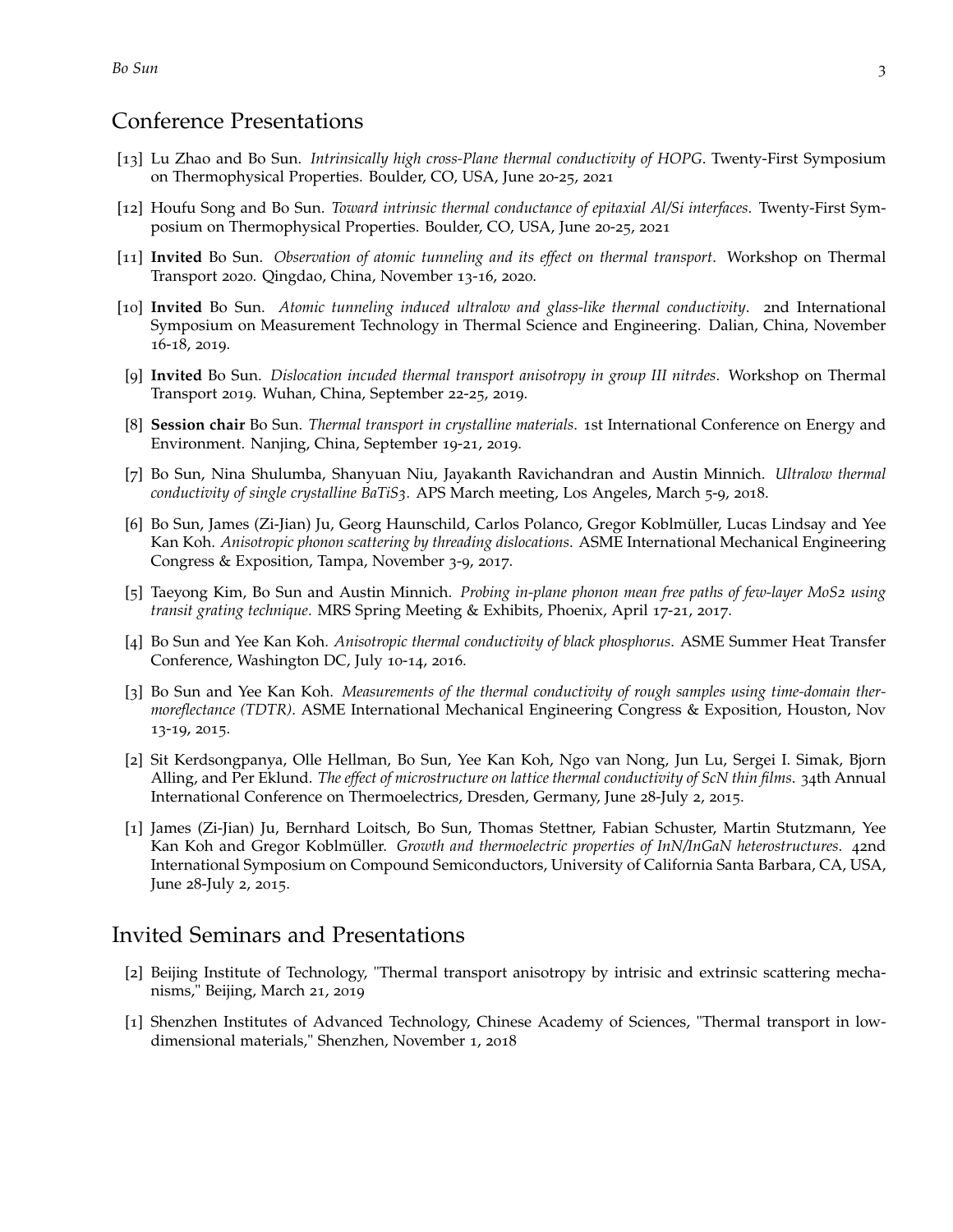### Research Grants

#### 1 RMB =  $0.15$  \$

- [6] Outstanding Young Scholar Fund of Shenzhen, RMB 2M, Jan. 2021 Dec. 2023, Sole PI
- [5] National Science Foundation of China, RMB 240K, Jan. 2021 Dec. 2023, Sole PI
- [4] Shenzhen Peacock Program, RMB 5M, Oct. 2020 Apr. 2022, Sole PI
- [3] Key Project of Shenzhen Fundamental Research Program, RMB 1M (total 3M), Aug. 2020 2022, Co-PI
- [2] General Program of Natural Science Foundation of Guangdong Province (No.2019A1515010868), *Effect of complex lattice imperfections on thermal transport properties of semiconductors*, RMB 100K, Jan.2020-Dec.2022, sole PI
- [1] TBSI start-up Grant, RMB 1M, Nov.2019-Oct.2022, Sole PI

### Professional Activity and Service

#### *Organizing meeting symposiums*

With Profs. Xiulin Ruan (Purdue University), Yee Kan Koh (National University of Singapore), Yanfei Xu (University of Massachusetts Amherst), we organized *Symposium EN03: Thermal Materials and Modeling for Thermal Management and Energy Application in* 2021 MRS Fall Meeting, Boston, MA, United States

#### *Professional Affiliations*

Member of APS, MRS, ASME, Chinese Society of Engineering Thermophysics, Chinese Society for Measurement

#### *Reviewing Journal Articles*

Physical Review Letters Physical Review B Physical Review Applied Journal of Applied Physics Applied Physics Letters

ACS Nano ACS Applied Materials & Interfaces Journal of Physical Chemistry Physica Status Solidi B Physics Letters A

### Present PhD Thesis Advisees

Lu Zhao (2017), Yizhe Liu (2020), Qinshu Li (2020), Doudou Gao (2021), Rongjie He (2021)

### Past PhD Thesis Advisees

Houfu Song (2018-2021, With Prof. Feiyu Kang) Thesis title: *A study of Interface Thermal Conductance by Time-domain Thermoreflectance Method*

### Present MS Thesis Advisees

Yufeng Wang (2019), Shasha Huo (2020)